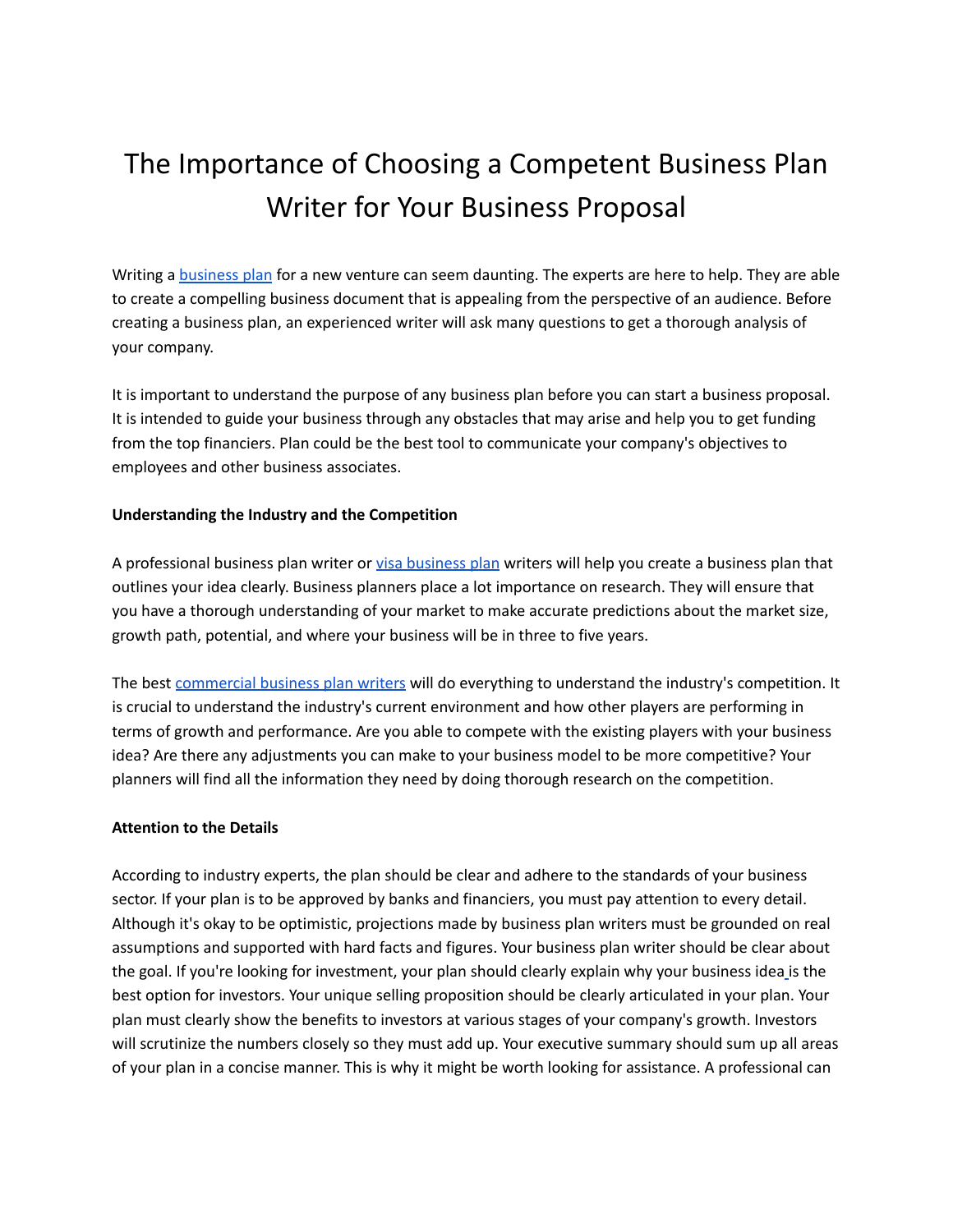help you develop a business plan. This is one of many options. This professional is commonly referred to by the term ["professional](https://www.maplecontent.com/commercial-business-plans) business plan writer".



Before you decide whether you need to hire a professional business planner, it is important that you understand what one is. A professional business plan writer is someone who creates business plans for clients. These individuals are usually experienced and professional writers. It is the way you word it that matters most when writing anything, even business plans. Professional writers are often sought out by people like you.

Professional business plan writers will have different roles. Professional business plan [writers](https://www.maplecontent.com/immigration) for [immigaration](https://www.maplecontent.com/immigration) can take your ideas and present them professionally. Professional search engine marketing business planners will also assist you in developing your plan. These types of writers will charge more because they spend more time and effort to help you create the best business plan for your new business.

Professional business plan writers are available for a variety of reasons. Lack of experience is one reason. You may not know what to do if you've never written a business plan before. While it's relatively simple to create your business plan, it can take a lot of time. Professional writers are often hired by potential business developers to save time. A professional business plan writer might be able to create a professional, detailed business plan in half of the time it would take to do the same thing.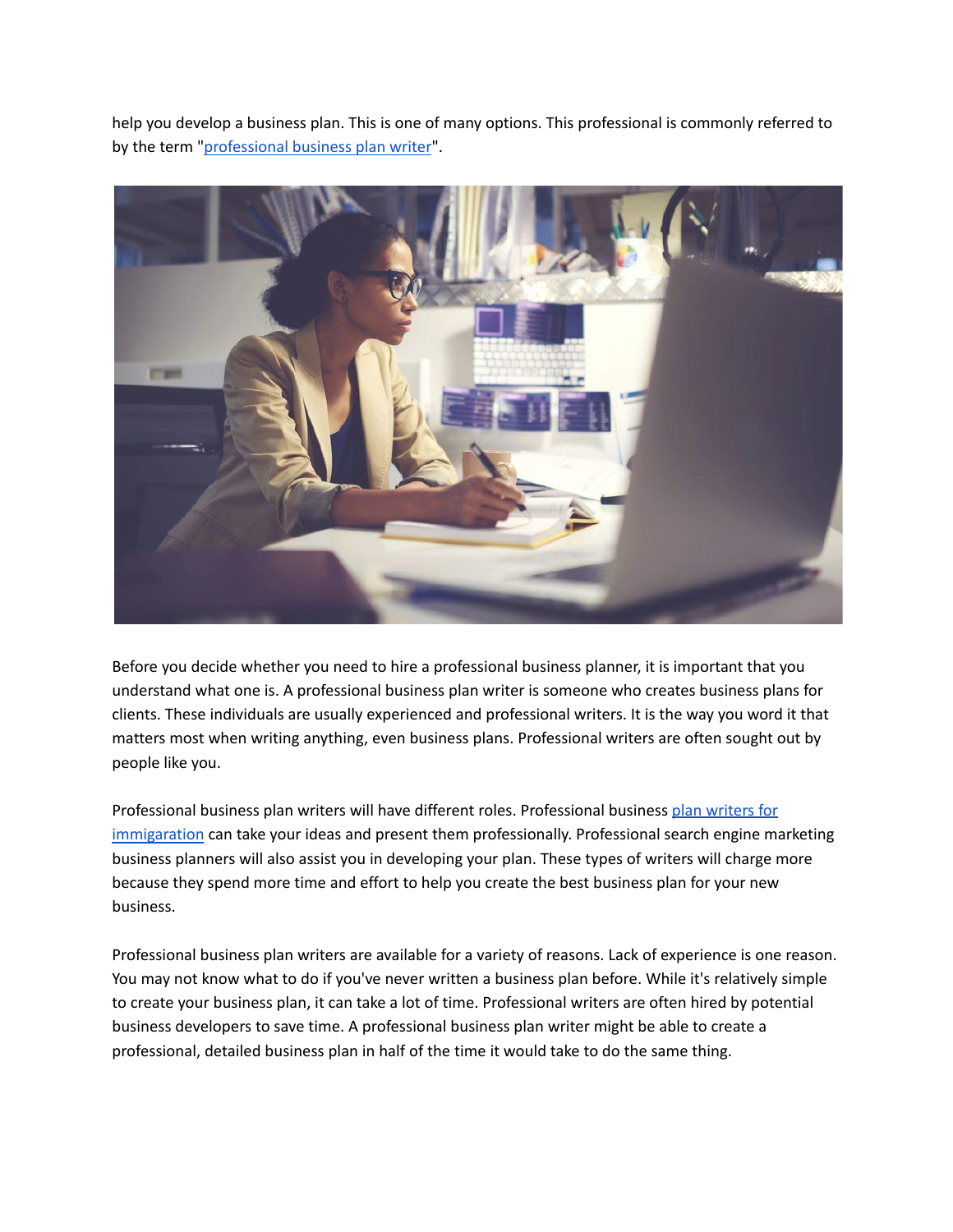There are many options available to you if you're interested in hiring a professional business planner. You can start by looking for someone local. If you are looking for someone to talk to about your business plans, it is a great idea to contact a local writer. There may not be a professional business plan writer in every area of the United States. You may need to look online for help. There are many professional writers online who can help you create or write [business](https://maplecontent.com/commercial-business-plan) plans. You might be able to get assistance from one of these individuals.



It is crucial that you do not choose the first person you meet when looking for a professional to write your business plan. Your business plan is not only used to guide you, but may also be used in order to get financing for your company. Your business plan must look [professional](https://maplecontent.com/immigration-business-plan) writers and be readable. You should ask for work samples before you agree to a business agreement with a professional writer of business plans. This will ensure you get a plan you can use and a return on your investment.

You can decide if a professional business planner is right for you by keeping these points in mind. You will be able to determine whether or not a professional business planner is right for you. However, it will also help you to find the writer who can give you exactly what you need.

#### **3 Steps to Becoming a Credible Business Plan Writer**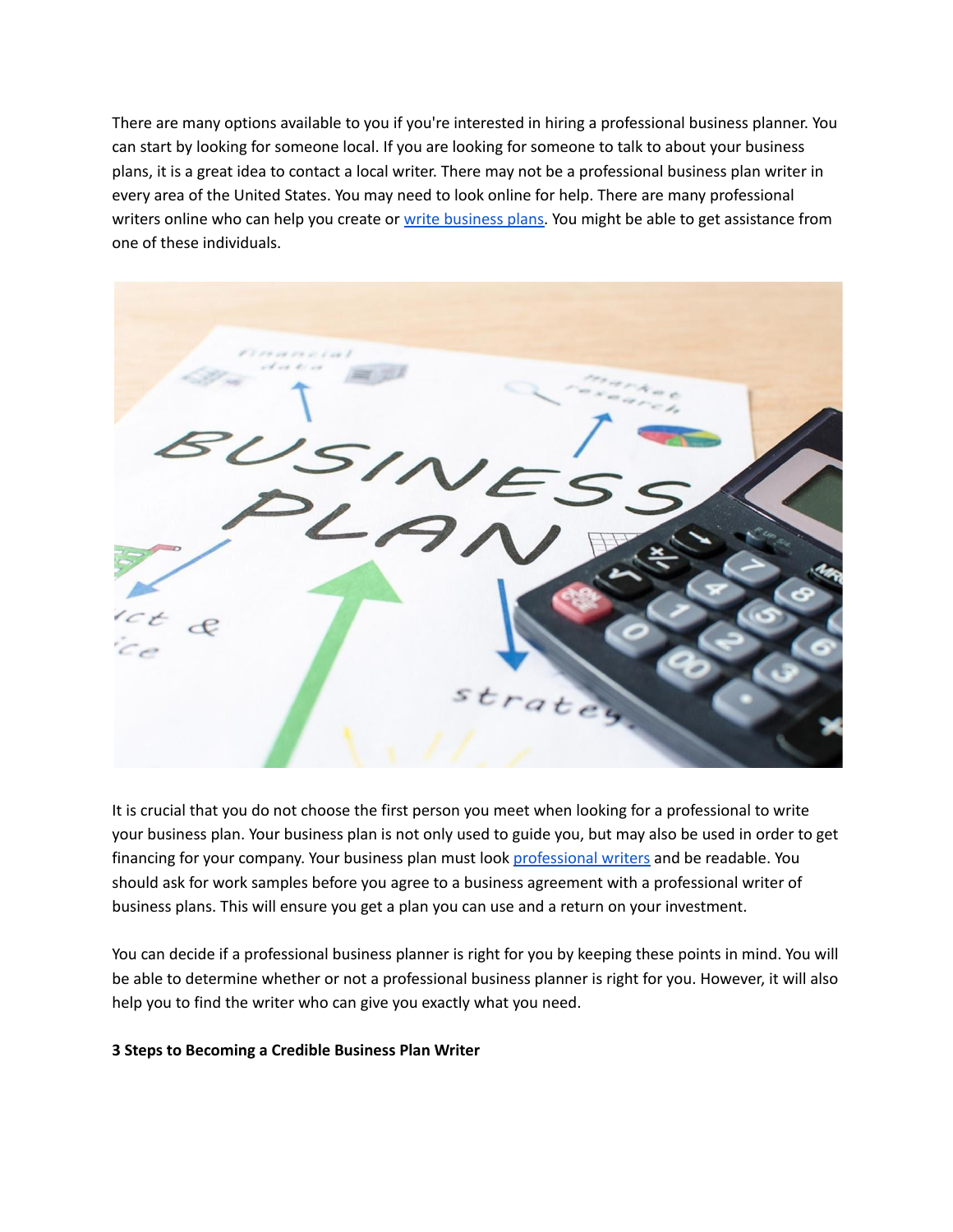Every investor and business start-up needs business plans. With new start-ups every day, business plan writers will be in high demand. A business must clearly define its direction in order to be successful. Here are three tips to help you become a successful business plan writer.

1. Don't complicate things. Avoid using jargon or long sentences in business plans. This will confuse readers and make it difficult to read. Use bullet points and sub-titles to keep the information concise. This will make it easier for clients to follow the plan.

Avoid using acronyms and technical terms in **[commercial](https://www.maplecontent.ca/commercial-business-plan) plans.** If you feel the need to use them, make sure to explain them in a way that everyone can understand.

2. Knowing who your audience is will help you "pitch" your business plan at the right level. Banks often require a focus on financials, along with a description and overview of the business. Venture capitalists, angel investors and other highly skilled investors may need to do extensive research and analysis of the market potential.

If the plan will be presented to multiple groups, you should consider whether the plan must be modified to meet their needs. Also consider the format and media in which the plan should be presented. Prepare the plan in [electronic](https://maplecontent.ca/service/p/start-up-visa-business-plan) and paper formats if you are unsure.

3. A clear and methodical structure is necessary. Once you have identified the reader and their likely needs, you can begin to design a structure that will work. The structure should be clear and methodical, covering all areas necessary to convey the message.

## **Find More Information Here to Write Credible Business Plan**

[https://www.maplecontent.ca/s/Maple\\_Content\\_Brochure\\_Canada-1.pdf](https://www.maplecontent.ca/s/Maple_Content_Brochure_Canada-1.pdf) <https://maplecontent.ca/service/p/bank-loan-business-plan> <https://maplecontent.ca/service/p/owner-operator-lmia-business-plan> <https://www.maplecontent.ca/commercial-business-plan> <https://www.maplecontent.ca/commercial-business-plans> <https://www.maplecontent.ca/immigration> <https://www.maplecontent.ca/immigration-business-plan> https://www.maplecontent.ca/tel:+1 289 408 9569 <https://www.maplecontent.com/about-us> <https://www.maplecontent.com/contact-us> <https://www.maplecontent.com/cart> <https://www.maplecontent.ca/cart> <https://www.maplecontent.ca/about-us> <https://maplecontent.com/contact-us> <https://maplecontent.com/about-us>